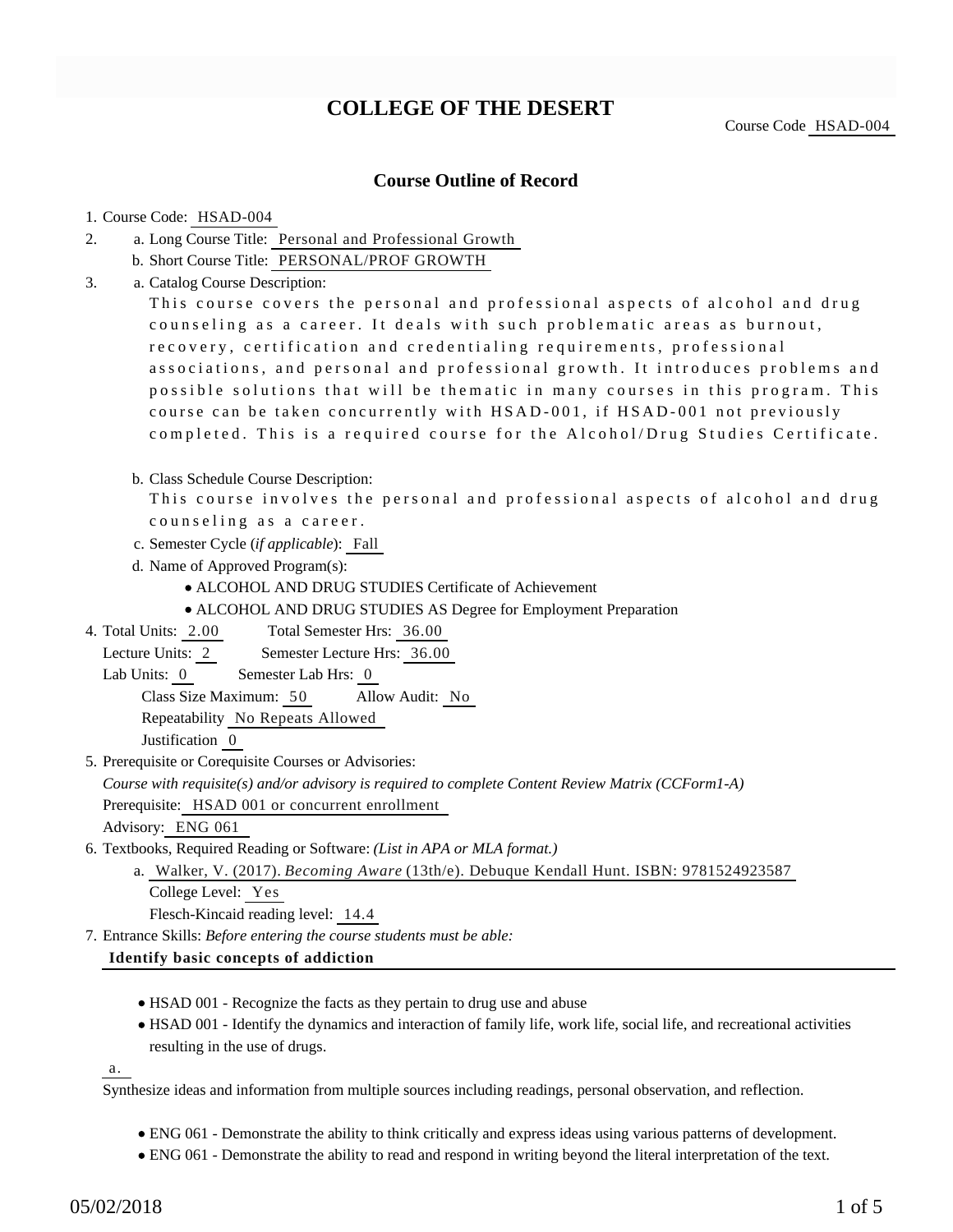## b.

Form a controlling idea in writing.

- ENG 061 Use theses to organize paragraphs into coherent analyses.
- ENG 061 Demonstrate the ability to think critically and express ideas using various patterns of development.
- ENG 061 Demonstrate the ability to read and respond in writing beyond the literal interpretation of the text.

#### c.

Evaluate and use specific data to support general ideas.

- ENG 061 Use theses to organize paragraphs into coherent analyses.
- ENG 061 Demonstrate the ability to think critically and express ideas using various patterns of development.
- ENG 061 Demonstrate the ability to read and respond in writing beyond the literal interpretation of the text.

#### 8. Course Content and Scope:

#### Lecture:

| 1. Getting Acquainted with Ourselves and Others |
|-------------------------------------------------|
| 2. Self-Awareness                               |

- 3. Who's in Control
- 4. Dealing with Emotions
- 5. Interpersonal Communication
- 6. Developing Close Relationships
- 7. Resolving Interpersonal Conflict
- 8. Managing Stress and Wellness
- 9. Values and Ethics
- 10. Life Planning

Lab: *(if the "Lab Hours" is greater than zero this is required)*

#### 9. Course Student Learning Outcomes:

#### 1.

Demonstrate an understanding of the concepts that are basic to the process of personal and professional development.

## 2.

Identify and apply strengths, values, skills and abilities as they apply to her/his personal and professional development in the helping profession.

## 3.

Demonstrate knowledge of the credentialing and certification process for addictions counseling in the State of California.

4.

Demonstrate understanding about and awareness of the process of 12 Step Meetings.

## 10. Course Objectives: Upon completion of this course, students will be able to:

a. Survey different levels of career entry and the personal and institutional expectations of each.

b. Recognize the problems of counselor burnout: Signs and symptoms, early warning signs, unique needs of the recovering counselor and prevention techniques.

c. Assess the possibility of personal growth by recognizing personal strengths and limitations and using that knowledge to promote personal and professional growth; the importance of stress management; relaxation techniques; leisure time skills; physical exercise; proper nutrition; the importance of discussing personal feelings with other professionals, AA, sponsor, friends and significant others; practicing what you preach.

d. Demonstrate an understanding that counseling in alcohol and drugs as a career will not keep you sober or sane.

e. Demonstrate an understanding of the need to keep attending self help meetings and/or personal programs for sobriety,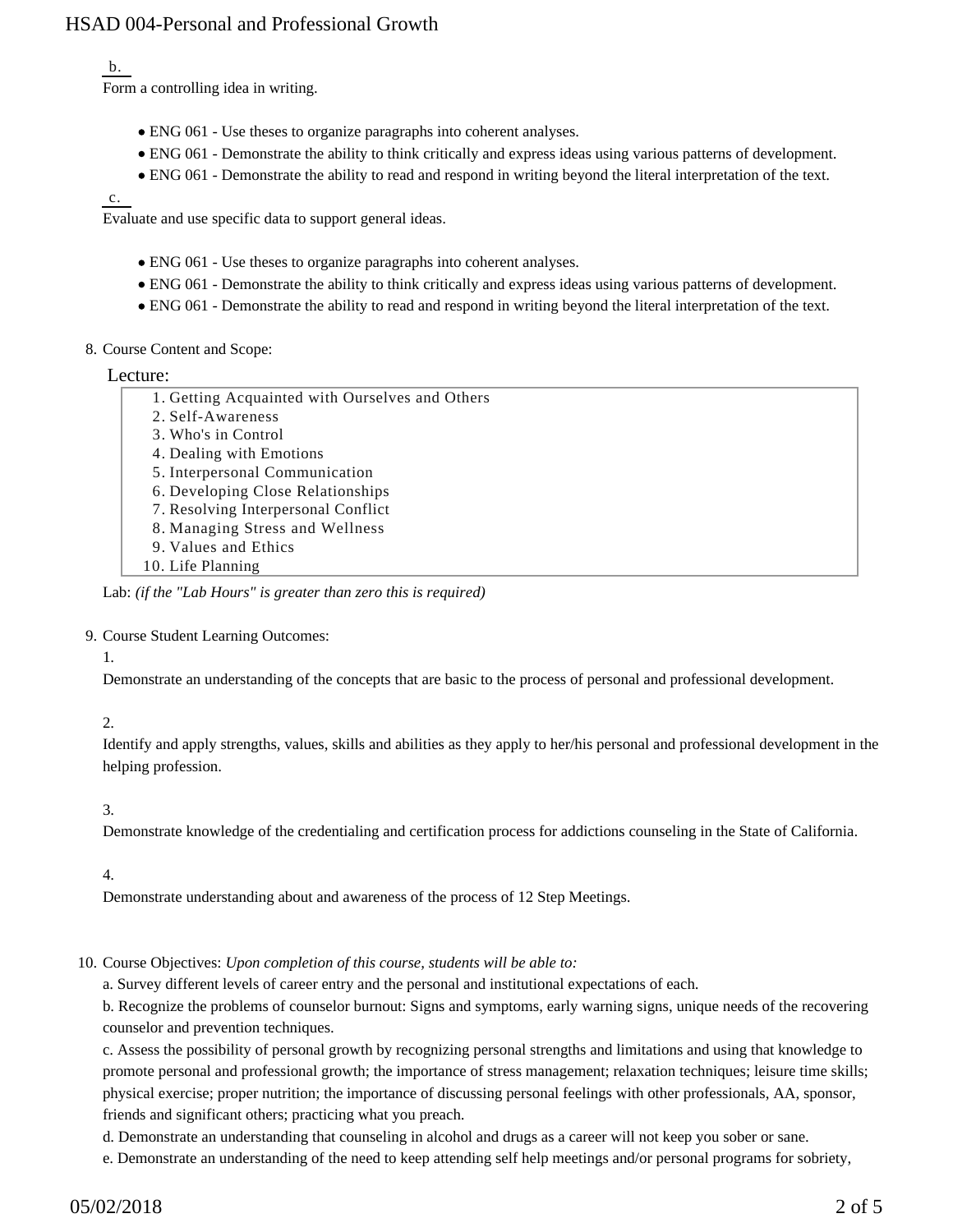balance, and self-care.

- f. Demonstrate an understanding of professional field and how to enhance professional growth.
- g. Demonstrate an understanding of the certification and credentialing requirements of the California system for certification of alcoholism and drug counselors.
- 11. Methods of Instruction: *(Integration: Elements should validate parallel course outline elements)* 
	- a. Collaborative/Team
	- b. Demonstration, Repetition/Practice
	- c. Discussion
	- d. Experiential
	- e. Journal
	- f. Lecture
	- g. Participation
	- h. Role Playing
	- i. Self-exploration
	- j. Technology-based instruction
- 12. Assignments: (List samples of specific activities/assignments students are expected to complete both in and outside of class.) In Class Hours: 36.00

Outside Class Hours: 72.00

- a. In-class Assignments
	- Attendance of lectures by instructor and occasional guest speakers, including taking of detailed 1. notes theron.
	- 2. Viewing videos or video clips and taking notes theron.
	- 3. Special reports or presentations by students in groups or individually.
	- 4. Participation in class research projects involving the collection, copmpliation and interpretation of data, including the composition of written or oral reports and power point presentations thereon.
	- 5. Small group discussion of course material.
	- 6. Role play of course concepts.
- b. Out-of-class Assignments

a. Readings in professional magazines, newsletters and professional journals. b. A survey of the research dealing with alcohol and drug counselors. c. Attendance of lectures by speakers in the field, including the taking of detailed notes thereon. d. Listening to sound recordings and taking notes thereon. e. Special reports by students, in panels or individually. f. Participation in class research projects involving the collection, compilation and interpretation of data, including the composition of written or oral reports thereon. g. Take home examinations of various types, such as essay and multiple choice. h. A personal journal of thoughts and ideas. i. Survey the professional organizations and networks at local, state and federal levels.

13. Methods of Evaluating Student Progress: The student will demonstrate proficiency by:

- College level or pre-collegiate essays
- Written homework
- Critiques
- Guided/unguided journals
- Presentations/student demonstration observations
- Group activity participation/observation
- True/false/multiple choice examinations
- Mid-term and final evaluations
- Student participation/contribution
- 14. Methods of Evaluating: Additional Assessment Information: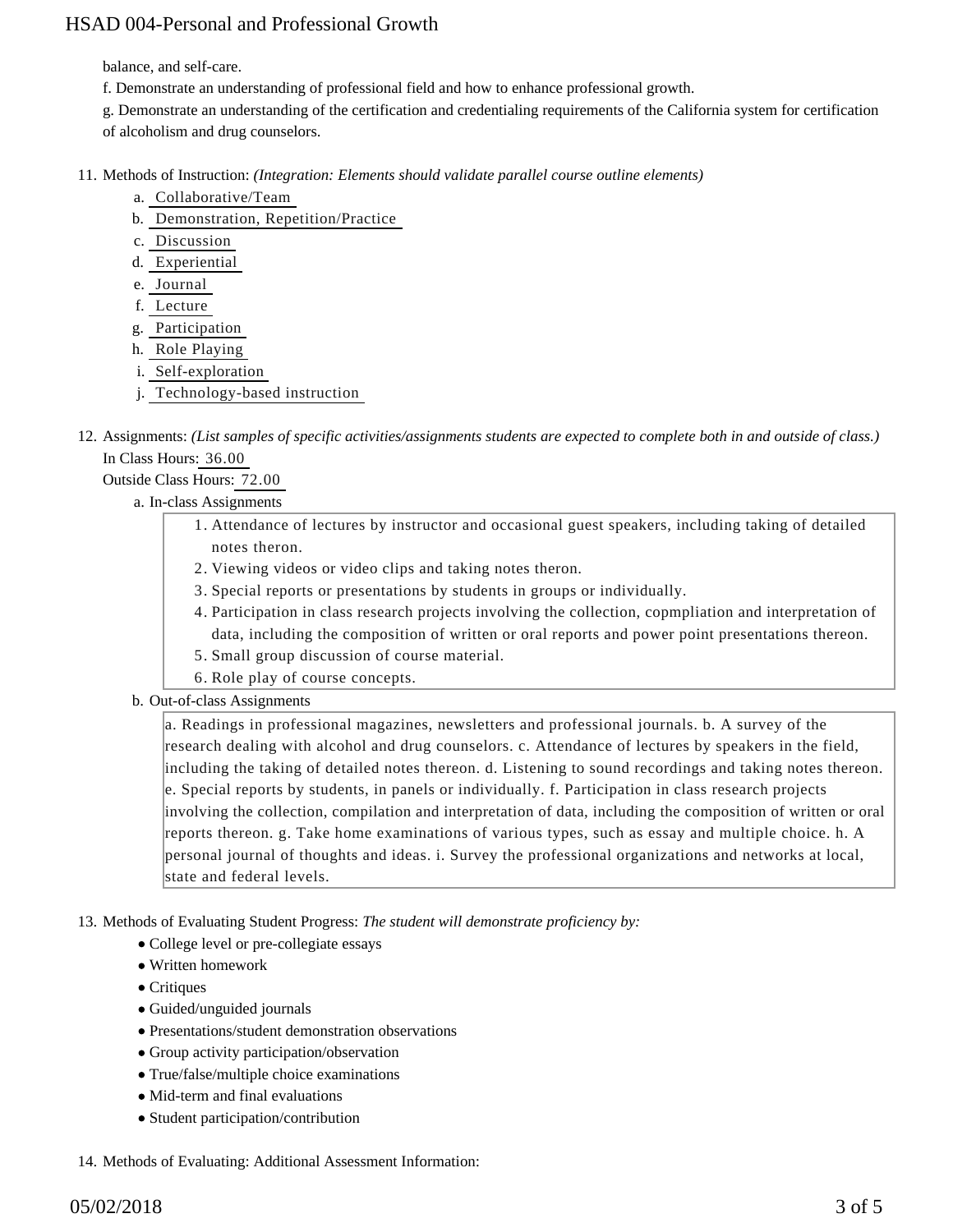## Self Assessment Measure and written evaluation of results.

|  | 15. Need/Purpose/Rationale -- All courses must meet one or more CCC missions. |  |  |  |  |  |  |  |  |
|--|-------------------------------------------------------------------------------|--|--|--|--|--|--|--|--|
|--|-------------------------------------------------------------------------------|--|--|--|--|--|--|--|--|

PO - Career and Technical Education

Fulfill the requirements for an entry- level position in their field.

Apply critical thinking skills to execute daily duties in their area of employment.

Apply critical thinking skills to research, evaluate, analyze, and synthesize information.

Display the skills and aptitude necessary to pass certification exams in their field.

Exhibit effective written, oral communication and interpersonal skills.

IO - Personal and Professional Development

Self-evaluate knowledge, skills, and abilities.

Develop realistic goals.

Display habits of intellectual exploration, personal responsibility, and physical well being.

Demonstrate an understanding of ethical issues to make sound judgments and decisions.

Value diverse cultures and populations.

Value the feedback of others.

PO-SSS Personal Development and Responsibility

Display habits of intellectual exploration, personal responsibility, and physical well being.

Develop individual responsibility, personal integrity, and respect for diverse people and cultures.

Value and accept people with different cultural and linguistic backgrounds and abilities.

16. Comparable Transfer Course

| <b>University System</b>                                                                                                                                     | <b>Campus</b>             | <b>Course Number</b>                                         | <b>Course Title</b> | <b>Catalog Year</b> |  |  |  |  |  |  |  |  |  |
|--------------------------------------------------------------------------------------------------------------------------------------------------------------|---------------------------|--------------------------------------------------------------|---------------------|---------------------|--|--|--|--|--|--|--|--|--|
| 17. Special Materials and/or Equipment Required of Students:                                                                                                 |                           |                                                              |                     |                     |  |  |  |  |  |  |  |  |  |
| 18. Materials Fees:                                                                                                                                          | <b>Required Material?</b> |                                                              |                     |                     |  |  |  |  |  |  |  |  |  |
| <b>Material or Item</b>                                                                                                                                      |                           | <b>Cost Per Unit</b>                                         | <b>Total Cost</b>   |                     |  |  |  |  |  |  |  |  |  |
| 19. Provide Reasons for the Substantial Modifications or New Course:                                                                                         |                           |                                                              |                     |                     |  |  |  |  |  |  |  |  |  |
| English 70 to English 61<br>a. Cross-Listed Course (Enter Course Code): N/A<br>20.<br>b. Replacement Course <i>(Enter original Course Code)</i> : <i>N/A</i> |                           |                                                              |                     |                     |  |  |  |  |  |  |  |  |  |
| 21. Grading Method (choose one): Letter Grade Only                                                                                                           |                           |                                                              |                     |                     |  |  |  |  |  |  |  |  |  |
| 22. MIS Course Data Elements                                                                                                                                 |                           |                                                              |                     |                     |  |  |  |  |  |  |  |  |  |
| a. Course Control Number [CB00]: CCC000309982                                                                                                                |                           |                                                              |                     |                     |  |  |  |  |  |  |  |  |  |
|                                                                                                                                                              |                           | b. T.O.P. Code [CB03]: 210440.00 - Alcohol and Controlled Su |                     |                     |  |  |  |  |  |  |  |  |  |

c. Credit Status [CB04]: D - Credit - Degree Applicable

- d. Course Transfer Status [CB05]: B = Transfer CSU
- e. Basic Skills Status [CB08]: 2N = Not basic skills course
- f. Vocational Status [CB09]: Clearly Occupational
- g. Course Classification [CB11]: Y Credit Course
- h. Special Class Status [CB13]: N Not Special
- i. Course CAN Code [CB14]: *N/A*
- j. Course Prior to College Level [CB21]:  $Y = Not$  Applicable
- k. Course Noncredit Category [CB22]: Y Not Applicable
- l. Funding Agency Category [CB23]:  $Y = Not$  Applicable